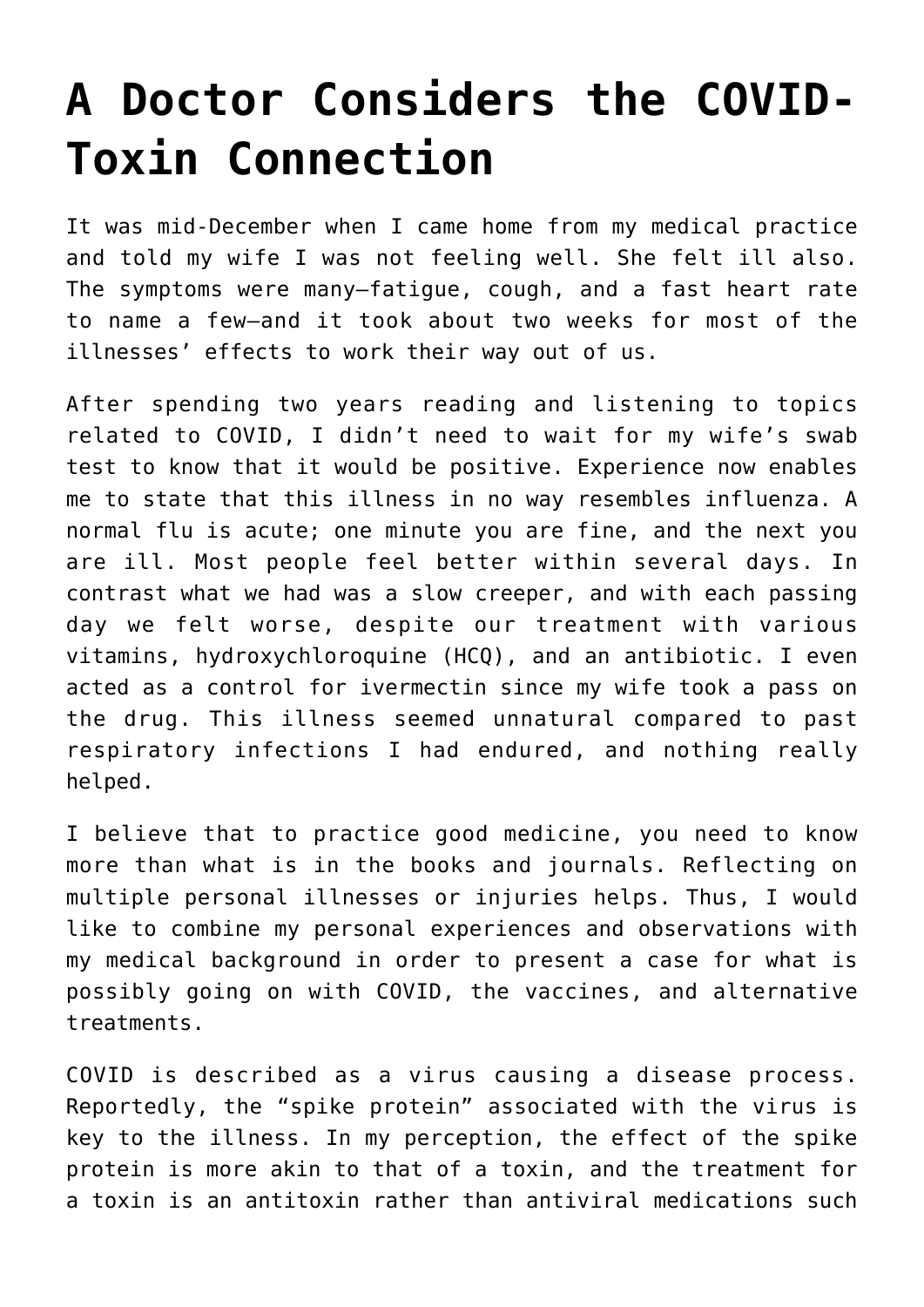as those we took. If a poisonous snake bit me and there happened to be a virus in its mouth, I hope I would receive antivenom rather than an antiviral.

Though there are people who clinically improve using HCQ and ivermectin, I suspect they have either influenza or influenzalike illnesses, and therefore medications with anti-viral properties will likely work. This may partially explain [the](https://www.cdc.gov/flu/season/faq-flu-season-2020-2021.htm) [disappearing flu](https://www.cdc.gov/flu/season/faq-flu-season-2020-2021.htm) from last year.

You will not find what you do not look for, goes the medical dictum. Regarding COVID, it is helpful to look at where the virus came from in order to find out what is going on. The lab in Wuhan, China [wasn't the only place supposedly working on](https://www.msn.com/en-us/health/medical/gain-of-function-research-what-it-is-and-who-is-doing-it-in-north-carolina/ar-AAMpEf6) [gain of function research](https://www.msn.com/en-us/health/medical/gain-of-function-research-what-it-is-and-who-is-doing-it-in-north-carolina/ar-AAMpEf6), which is the act of making viruses more virulent; this research was [also being done in the U.S.](https://www.newsweek.com/rand-paul-concerned-viruses-could-escape-us-labs-calls-hearing-1597383) And that is just one of many potentially dangerous projects funded by our government.

My 2003 experience with West Nile virus underscores this reality. There were a [record 237 cases](https://www.cdc.gov/westnile/statsmaps/cumMapsData.html#one) of the virus in my home state of Pennsylvania that year. The Pennsylvania Department of Environmental Protection (DEP) started its spraying program for West Nile and other mosquito-borne diseases in 2000, and spraying took place along the river in the evenings—the same time I would ride my bicycle there. I would always find a pocketful of dead mosquitoes after my rides, which, I realize in retrospect, was a sign of the spraying—so many were killed in the air that I was collecting them on my clothes. Unfortunately, I was also inhaling the same neurotoxin the mosquitos were, which explains why I developed a disturbance in my autonomic nervous system in October 2003. Six months later, I still had significant fatigue, facial flushing, and a resting pulse of 120.

I learned that you can go through tens of thousands of dollars of testing and never find out what makes you ill, especially if you do not know where to look. Until recently, I did not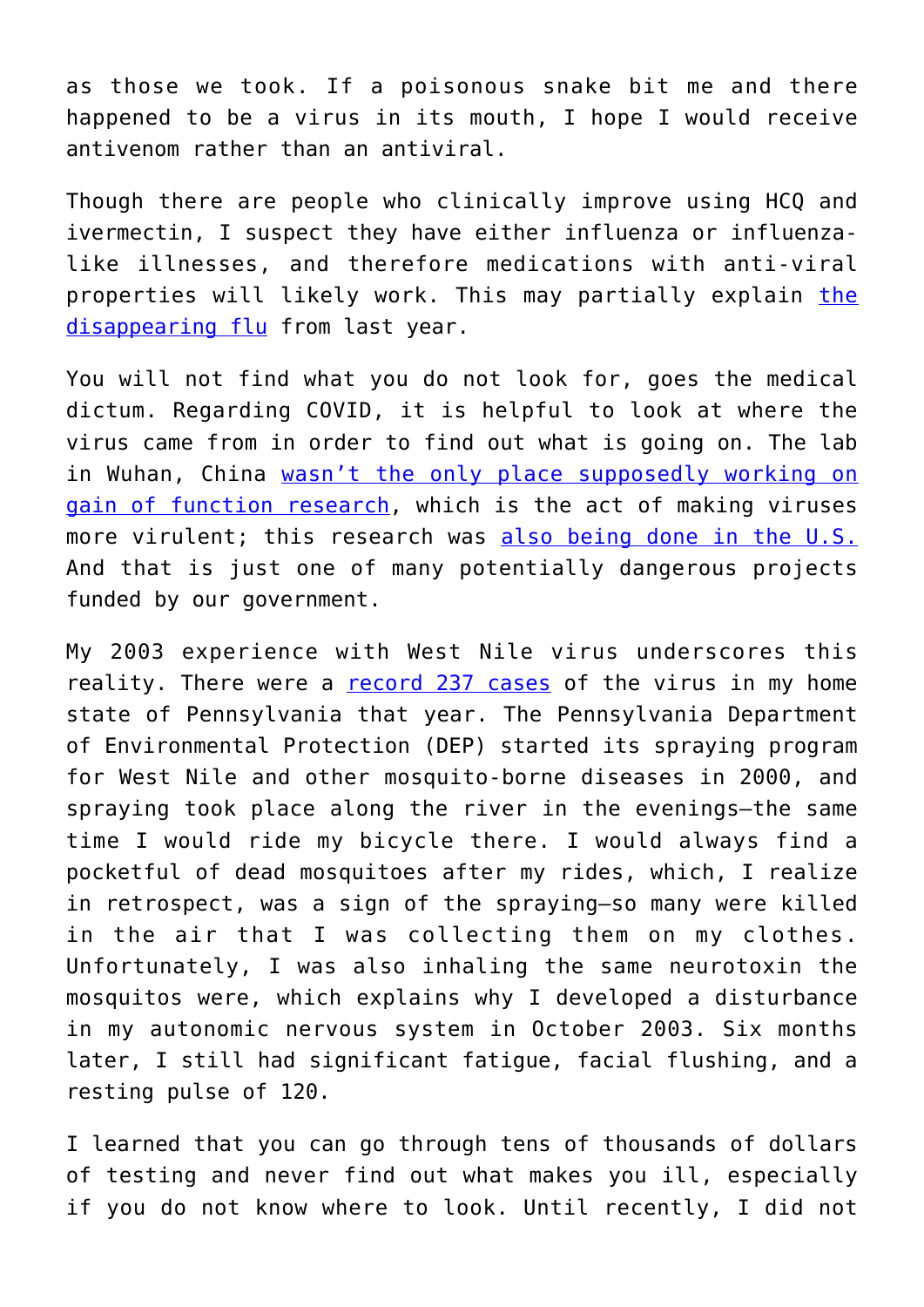know that the evidence—dead mosquitoes—had been in my pocket all that time.

If our government can spray without our consent for something as uncommon as West Nile virus, is it incapable of domestic biologic experiments such as spraying the spike protein?

In the past, numerous radiation experiments were indeed performed on Americans without their informed consent. They were sanctioned by the U.S. government and took place after the Nuremberg medical trials, a fact documented by author Eileen Welsome in her book, *[The Plutonium Files.](https://www.amazon.com/gp/product/0385314027/ref=as_li_qf_asin_il_tl?ie=UTF8&tag=intelltakeo0d-20&creative=9325&linkCode=as2&creativeASIN=0385314027&linkId=6e17c7eea6807a73fae87649adc58f74)* Those experiments ran into the early 1970s, but not all individuals who received radiation doses experienced similar side effects. Likewise from a biologic perspective, spraying a toxin will also express a range in type and degree of side effects. Once some people begin to get ill from this toxin, it is not difficult to declare that there is actually a viral contagious disease responsible and that it will require a vaccine, under an emergency declaration.

However, in the current case of COVID, the story took a strange turn. Reportedly the underlying cause of illness, the virus's spike protein—or toxin, more likely—is the very thing that the Operation Warp Speed vaccine would command our bodies to produce. Unlike traditional vaccines, which produce antibodies, this vaccine would enable us to become our own little toxin-producing factory.

Reports are now circulating that only certain vaccine lots [cause the majority of significant side effects.](https://www.naturalnews.com/2022-01-09-big-pharma-deploys-toxic-batches-covid-vaccine.html) This is likely because most vaccines are saline plus adjuvant, that is, the ingredients that cause typical vaccine side effects such as injection site pain/swelling/redness, headache, fatigue, low grade fever, muscle aches, etc. They are essentially a placebo.

Naturally, we may wonder why a placebo was used in the great